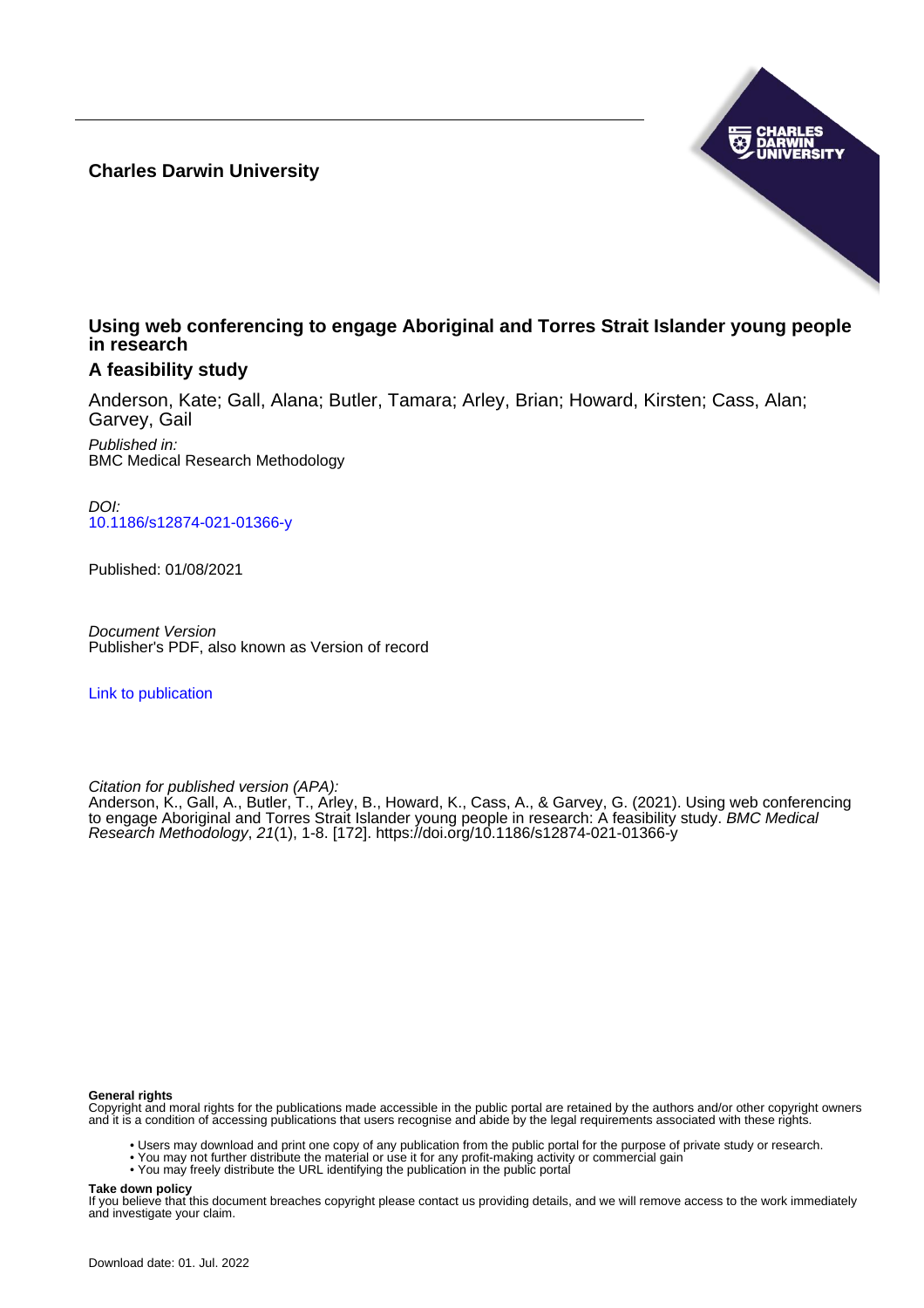# **RESEARCH CHEAR CHEAR CHEAR CHEAR CHEAR CHEAP CONTROL** Using web conferencing to engage Aboriginal and Torres Strait Islander young

people in research: a feasibility study

Kate Anderson<sup>[1](https://orcid.org/0000-0002-3923-3173)\*</sup> (**b**[,](https://orcid.org/0000-0002-0918-7540) Alana Gall<sup>1</sup> (**b**, Tamara Butler<sup>1</sup> (**b**, Brian Arley<sup>1</sup>, Kirsten Howard<sup>2</sup> (b, Alan Cass<sup>1</sup> (b) and Gail Garvey<sup>[1](https://orcid.org/0000-0001-5065-5716)</sup><sub>D</sub>

# Abstract

Background: While web conferencing technologies are being widely used in communication and collaboration, their uptake in conducting research field work has been relatively slow. The benefits that these technologies offer researchers for engaging with hard-to-reach populations are beginning to be recognised, however, the acceptability and feasibility of using web conferencing technology to engage Aboriginal and Torres Strait Islander young people in research is unknown.

**Objective:** This study aims to evaluate whether the use of web conferencing to engage Aboriginal and Torres Strait Islander young people in research is an acceptable and feasible alternative to conventional face-to-face methods.

Methods: Aboriginal and Torres Strait Islander young people aged between 18 and 24 years were recruited via emails, flyers and snowballing to participate in an Online Yarning Circle (OYC) about wellbeing conducted via web conferencing. Five young Aboriginal and Torres Strait Islander Australians were trained as peer facilitators and each conducted one or more OYCs with support from an experienced Aboriginal and Torres Strait Islander researcher. The OYCs were recorded and the researchers conducted post-OYC interviews with the facilitators. OYC recordings, facilitator interviews and researchers' reflections about the method were analysed to assess acceptability and feasibility for use with this population.

Results: 11 OYCs were conducted with 21 participants. The evaluation focused on (a) acceptability of the method for participants and facilitators and (b) feasibility of data collection method and procedures for use in research. Our evaluation revealed good acceptability and feasibility of the method, with only minor challenges experienced, which were predominantly logistical in nature and related to scheduling, obtaining documentation of consent, and technical issues. These challenges were offset by the greater control over the level of engagement that was comfortable for individual participants and the greater ease with which they felt they could withdraw from participating. This shift in the traditional researcher-participant power dynamic was recognised by both participants and peer facilitators and was regarded as a support for Aboriginal and Torres Strait Islander young people's participation in research.







which permits use, sharing, adaptation, distribution and reproduction in any medium or format, as long as you give appropriate credit to the original author(s) and the source, provide a link to the Creative Commons licence, and indicate if changes were made. The images or other third party material in this article are included in the article's Creative Commons licence, unless indicated otherwise in a credit line to the material. If material is not included in the article's Creative Commons licence and your intended use is not permitted by statutory regulation or exceeds the permitted use, you will need to obtain permission directly from the copyright holder. To view a copy of this licence, visit [http://creativecommons.org/licenses/by/4.0/.](http://creativecommons.org/licenses/by/4.0/) The Creative Commons Public Domain Dedication waiver [\(http://creativecommons.org/publicdomain/zero/1.0/](http://creativecommons.org/publicdomain/zero/1.0/)) applies to the data made available in this article, unless otherwise stated in a credit line to the data.

<sup>\*</sup> Correspondence: [kate.anderson@menzies.edu.au](mailto:kate.anderson@menzies.edu.au) <sup>1</sup>

<sup>&</sup>lt;sup>1</sup> Charles Darwin University, Wellbeing and Preventable Chronic Diseases Division, Menzies School of Health Research, Casuarina, NT 0811, Australia Full list of author information is available at the end of the article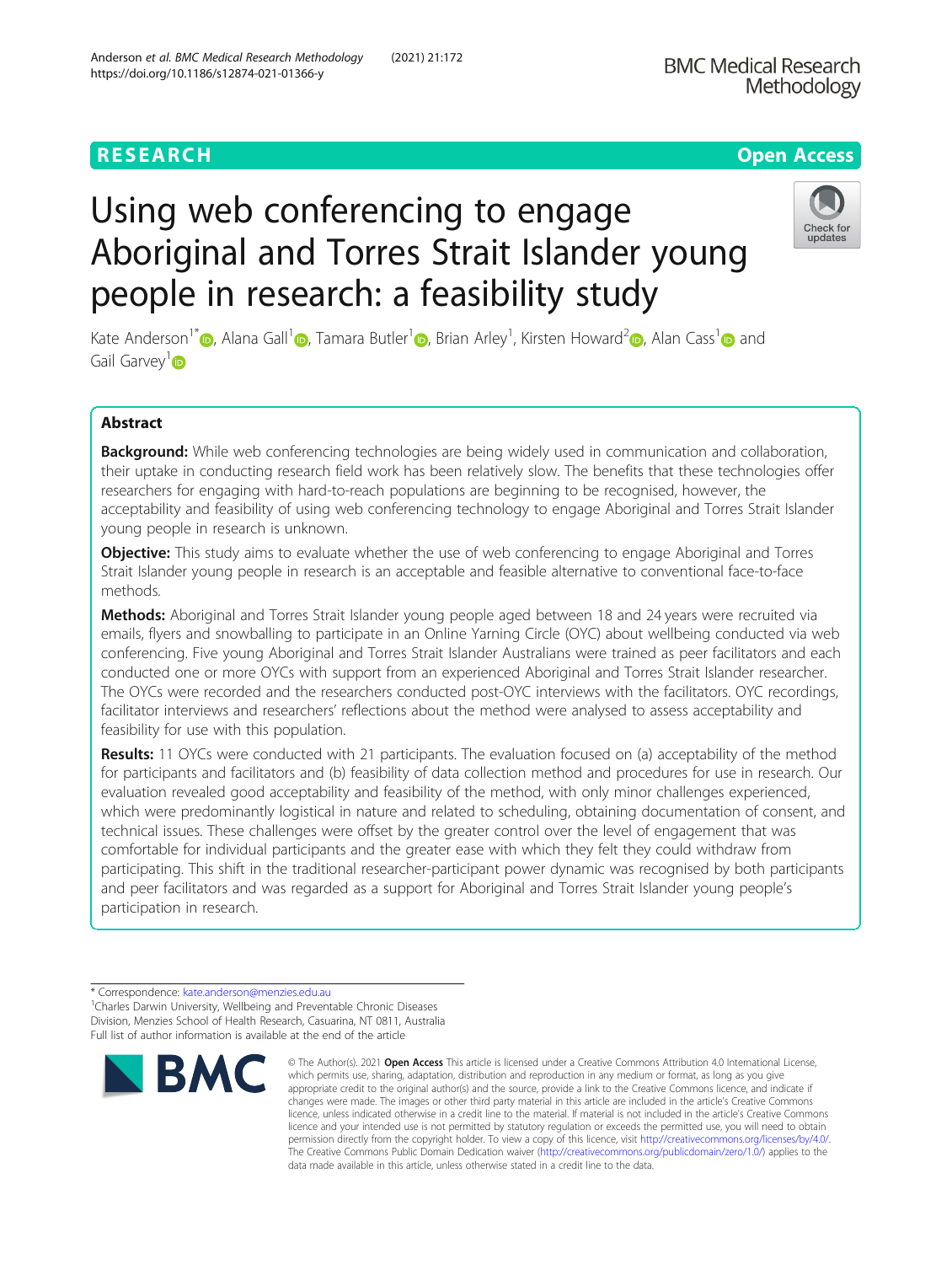**Conclusions:** The use of web conferencing to engage Aboriginal and Torres Strait Islander young people in research offers an acceptable and feasible alternative to face-to-face research methods. The benefits conferred by these technologies associated with yielding greater control and power to the research participant has broad relevance to research with marginalised populations.

**Keywords:** Feasibility, Acceptability, Yarning, Aboriginal and Torres Strait islander, Youth

# Background

The rapid emergence of social distancing and travel restrictions due to the COVID-19 pandemic in 2020 has severely constrained the types of research-related field work that can and will be conducted over the coming months and possibly years. Researchers have needed to develop and test alternative and innovative ways of progressing research within the current restrictions and without compromising the health of themselves or participants [[1\]](#page-8-0). While online communication platforms, such as Zoom, Canvas, Teams and Blackboard are used extensively in other research endeavours, they have had limited application in conducting qualitative field work [[1](#page-8-0)–[3\]](#page-8-0). Previous research suggests that online focus groups offer a potential alternative to face-to-face focus groups, especially for geographically dispersed populations [[2\]](#page-8-0). Despite the potential, there is no existing evidence that such a method is acceptable or feasible for engaging with Aboriginal and Torres Strait Islander young people.

While all adolescents face challenges associated with unprecedented environmental, social and technological change, Aboriginal and Torres Strait Islander young people are faced with additional challenges through the historical and ongoing impacts of colonisation, intergenerational trauma, racism and socioeconomic disadvantage [\[4](#page-8-0), [5\]](#page-8-0). In Australia, Aboriginal and Torres Strait Islander people represent approximately 4.5% of all young Australians aged 18–24 [[6](#page-8-0)]. Aboriginal and Torres Strait Islander young people report higher levels of personal stressors and psychological distress than non-Indigenous young people [\[7\]](#page-8-0). The enormous health and economic consequences caused by the COVID-19 pandemic [\[8\]](#page-8-0) are likely to add to the challenges and concerns facing Aboriginal and Torres Strait Islander young people.

While robust evidence is critical for informing strategies that are most effective in reducing the inequities facing Aboriginal and Torres Strait Islander young people, there is a long history of research in Australia that has actively excluded, supressed and disempowered Aboriginal and Torres Strait Islander people [[9\]](#page-8-0). Recent evidence suggests that online video forums have the potential to break down some of the barriers associated with lack of trust, disengagement and isolation that hamper conventional research methods [[3\]](#page-8-0), and there are important considerations in designing and operating online data collection specific to Aboriginal and Torres Strait Islander young people. These issues include: power dynamics and conducting research with minors; ensuring the use of decolonising methodologies; privileging Aboriginal and Torres Strait Islander voices in all aspects of the research; and structural barriers to participation in research for hard-to-reach and vulnerable populations  $[10, 11]$  $[10, 11]$  $[10, 11]$  $[10, 11]$ . How and by whom the research is conducted are critical determinants of the acceptability of the methods, as well as whether the research is considered to be of value to the Aboriginal and Torres Strait Islander communities it is intended to benefit [\[9](#page-8-0)].

There is a pressing need for researchers to develop and test alternative research methods that fit within the current COVID-19 related restrictions, while ensuring these methods are robust and reliable, as well as being safe, appropriate and accessible for hard-to-reach populations. The current study aims to test and evaluate the use of Online Yarning Circles (OYCs) with Aboriginal and Torres Strait Islander Australian young people to determine whether this method is an acceptable and feasible alternative to conventional face-to-face Yarning Circles.

# **Methods**

# Research team

Our team acknowledges the importance of reflexively considering and describing our own backgrounds, perspectives and values that we each bring to the project  $[12, 13]$  $[12, 13]$  $[12, 13]$  $[12, 13]$ . The first author  $(KA)$  is a non-Indigenous Australian senior researcher experienced in conducting collaborative qualitative research with Aboriginal and Torres Strait Islander researchers and communities. The second author (AG) is an Aboriginal PhD candidate with a background in Nutritional Medicine and qualitative research. The third author (TB) is an Aboriginal early career researcher with a keen interest in reducing inequities in health outcomes among Aboriginal and Torres Strait Islander people. The fourth author (BA) is a Torres Strait Islander (Tudu) man with over 10 years' experience in qualitative research with Aboriginal and Torres Strait Islander people. The fifth author (KH) is a non-Indigenous senior researcher and Professor of Health Economics experienced in conducting qualitative and quantitative research with Aboriginal and Torres Strait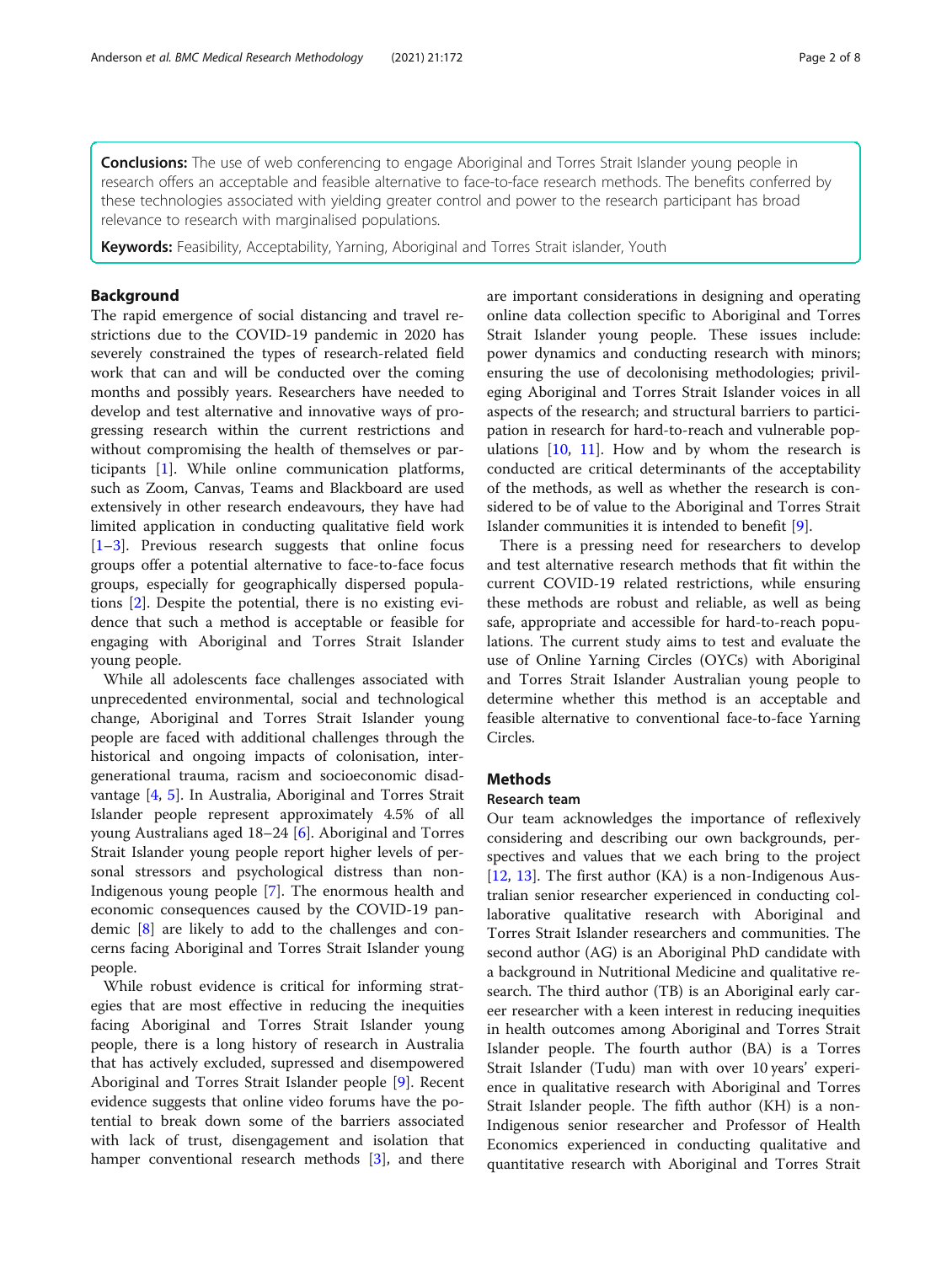Islander researchers and communities. The sixth author (AC) is a senior non-Indigenous researcher with extensive experience in Aboriginal health. The last author (GG) is a senior Aboriginal researcher with extensive research experience in Aboriginal Health.

# Methodology

Ethics approval for this study was granted by the Human Research and Ethics Committee of the Northern Territory Department of Health and Menzies School of Health Research (HREC-2020-37,354). Peer facilitators conducted all the OYCs in line with the existing evidence around engaging hard-to-reach populations in research [[14](#page-8-0)]. The use of peer facilitators is an important strategy for overcoming power dynamics in qualitative research [[14](#page-8-0)]. Five young Aboriginal and Torres Strait Islander young people (1 male, 4 female) were recruited as peer facilitators (henceforth termed "facilitators") and all participated in a 2-day training workshop on OYC facilitation. The facilitators were provided with ongoing guidance and support from an experienced Aboriginal and Torres Strait Islander researcher (AG, TB, BA, and henceforth termed "researchers").

Yarning is a recognised culturally appropriate process among Aboriginal and Torres Strait Islander people [\[15](#page-8-0)], conventionally used in face-to-face social and research settings. Yarning is an Indigenous methodology that involves the sharing, listening, interpreting, re-interpreting and making sense of information in a relaxed and informal manner [\[15,](#page-8-0) [16\]](#page-8-0). The study facilitators yarned with peer participants as part of decolonising research practice and to ensure cultural safety and comfort in the research setting.

Evaluation of the acceptability and feasibility of the OYC method was informed by Orsmond and Cohen's objectives and guiding questions in feasibility studies [[17\]](#page-8-0). As recruitment and intervention were not aspects of our study, we focused on the following main objectives: (a) acceptability of the OYC method for young Aboriginal and Torres Strait Islander people and (b) feasibility of the OYC method's processes compared with conventional face-to-face Yarning Circles (specific questions relating to these two objectives are detailed in [Ap](#page-7-0)[pendix A](#page-7-0)).

# Participants and data collection

Each facilitator conducted one or two OYCs each with  $\sim$  3–5 Aboriginal and Torres Strait Islander young people aged between 18 and 24 years (henceforth, "young people" or "participants"). Emails, text messages, flyers and snowballing were used to recruit participants from the facilitators existing networks. Facilitators informed potential participants that they would take part in an OYC about wellbeing using web conferencing technologies. After explaining the purpose and topic of the research, facilitators arranged a date and time for the OYC with participants and provided a Zoom meeting link via email to the participant. The participant was advised to find a quiet and private space for the duration of the OYC. Formal consent to participate was obtained via one of two ways: 1) an email from the young person to the facilitator indicating their willingness to participate, or 2) the facilitator audio recording themselves explaining the purpose of the OYC and the young person providing verbal informed consent at the time of the OYC. Participants were informed that they were able to withdraw from participating in the study at any time or decline to answer a question.

The facilitator led the discussion and asked participants about (i) the parts of life that are important to them and make up their wellbeing (framed as "what makes a good life for you?"), (ii) the impact of COVID-19 on their lives, and (iii) their views about participating in the OYC. One of the experienced Aboriginal and Torres Strait Islander researchers was present in the OYC to provide support and guidance if required to the facilitator. The OYCs lasted between 30 and 45 min. All participants were reimbursed for their time with a \$30 gift voucher delivered online. All OYCs were video recorded with the participants consent to facilitate analysis.

Upon completion of the OYCs, facilitators were interviewed by a member of the research team to gain their perspectives on conducting OYCs (See [Appendix B](#page-7-0) - Post-OYC Interview Guide). These interviews were audio and video recorded with the facilitators consent for analysis.

#### Data analysis

Four researchers (KA, AG, TB, BA) met to analyse the 11 OYCs and follow up interviews. During this session, the researchers reviewed each OYC and facilitator interview and discussed as a group their reflections across two broad criteria: acceptability and feasibility of using web conferencing technology for data collection with Aboriginal and Torres Strait Islander young people. These criteria were informed by Orsmond and Cohen's framework (See [Appendix A](#page-7-0)) [\[17\]](#page-8-0). Notes were taken throughout the discussion to document their reflections, which included comparisons of the OYCs against their experiences of conducting conventional face-to-face Yarning Circles in other research projects. The notes from this discussion were included in the data set. Three researchers (KA, AG, TB) undertook a qualitative evaluation of the data (OYC videos, facilitator interviews, researcher reflection notes), focused on an exploration of the acceptability and the feasibility of the method. Data was coded under the two themes Acceptability and Feasibility by the three researchers, guided by the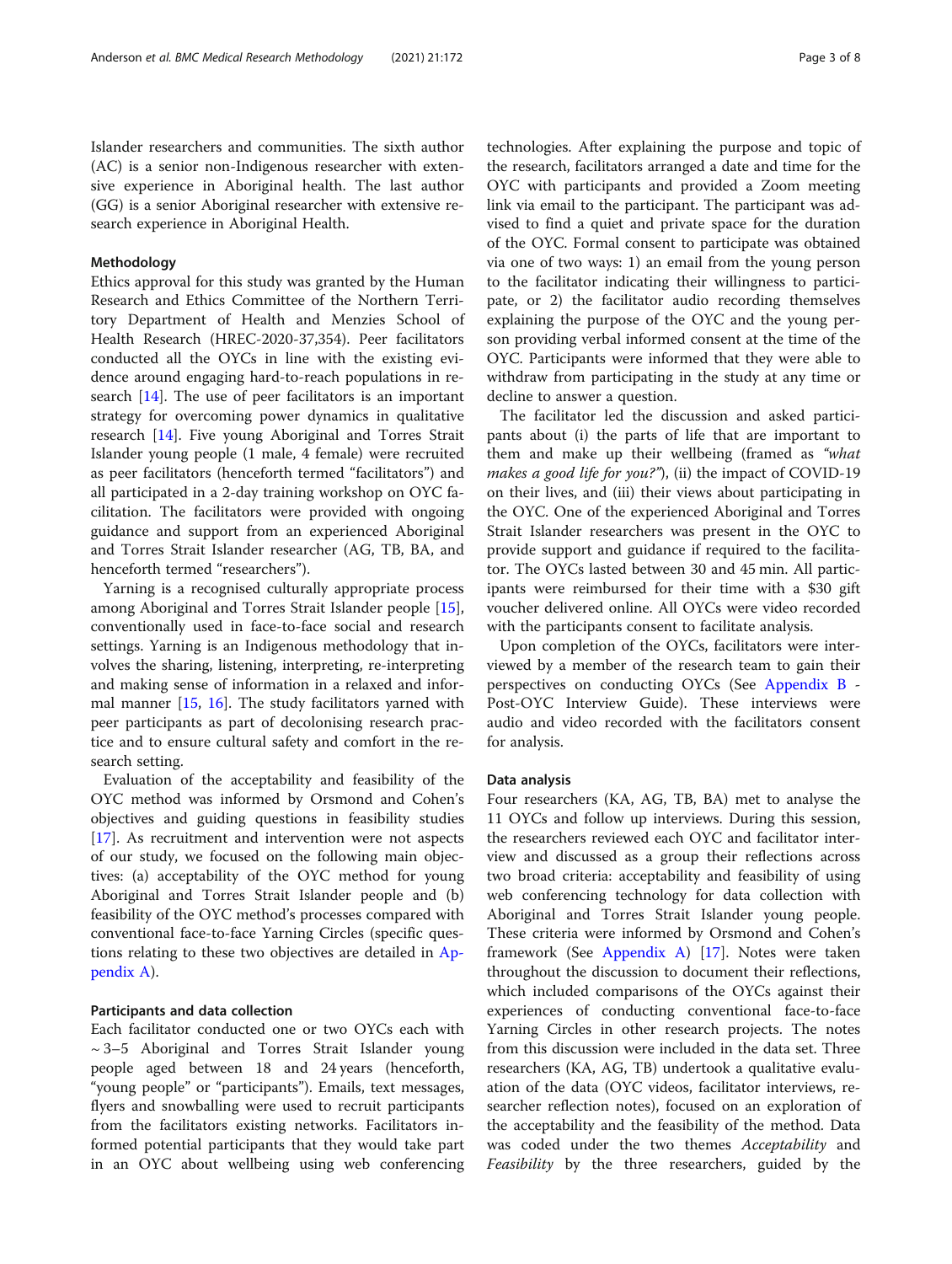questions outlined in [Appendix A](#page-7-0). These questions were adapted to suit the specific research question from Orsmond and Cohen's framework [[17\]](#page-8-0), specifically Objective 3, by the research team. Initial coding of the data was done in NVivo 12 [\[18](#page-8-0)]. Three researchers independently developed preliminary results then merged common findings based on consensus. The findings were then distributed to co-authors for comment. The product of this process form the results which are presented here.

# Results

A total of 11 OYCs were conducted by 5 facilitators with 21 young people (17 females and 4 males) between August and November 2020. All participants and facilitators were Aboriginal and Torres Strait Islander aged between 18 and 25 years and were living across a range of urban, regional and remote parts of New South Wales, Victoria and Queensland. The OYCs ranged in size from one to three participants; just over half included two participants.

Our thematic analysis of the data identified a range of findings related to the acceptability and feasibility of using web conferencing technology for data collection with Aboriginal and Torres Strait Islander young people. The acceptability findings spanned three thematic areas: a less intimidating context, engaging on your own terms, and the impact of COVID-19. The feasibility findings spanned four thematic areas: logistics, technical issues, ethical and safety considerations, and quality of the data elicited by OYCs compared with conventional methods. A synthesis of these issues is presented in detail below.

#### Acceptability

#### A less intimidating context to engage on your own terms

Participants and facilitators were in general agreement that the OYCs provided a comfortable method of conducting research, and a less intimidating environment for young people to engage in research compared with face-to-face methods. All agreed that they would participate in or facilitate an OYC again, as one facilitator elucidated, "Yes, I'd do another [OYC] I think it was really interesting getting to hear their thoughts …" [Facilitator]. Participants and facilitators expressed that they felt comfortable speaking in the online environment. This was further articulated where some participants spoke about having social anxieties, and how the OYC provided a less threatening environment for people who feel anxious or not confident about having to participate in a group discussion. The reticence of some young people to join a face-to-face group was expressed by one participant, "Face-to-face would be good but it would be hard due to anxiety." [Participant].

One benefit of the OYC method was that it afforded participants the ability to choose the level to which they engaged with the group and discussion - with the video on, or audio only. Approximately half of the participants chose to have the video on, with the others choosing to leave it off. Both participants and facilitators spoke of liking this aspect of the OYCs, as it created a less threatening environment whereby participants could engage with the research in a way that made them feel comfortable. Participants reported that they appreciated the control the ability to turn their video on or off afforded them. There was less social pressure to participate. These benefits were particularly salient for those participants who described experiencing social anxiety. There was a small number of participants who said that they would have preferred face-to-face for the social interaction.

All participants and facilitators regarded the flexibility to participate in the research from home or work as a benefit of OYCs. Many spoke about how this increased comfort levels being able to choose where they participated or facilitated the OYC, with many opting to do this from their own home, "I think there were a lot of good things about doing it online, especially if [the participant] are in their own space, or just a place they are familiar with, that they are comfortable with." [Facilitator] Both participants and facilitators thought the flexibility and convenience broke down barriers associated with physical attendance such as costs associated with travel, arranging transport, ensuring ample time to attend, and ensuring that participants from remote areas were able to attend, "I can join from home and I don't have to travel anywhere." [Participant] For example, one young person participated from the clinic where she was employed as a health worker. In some cases, the convenience of the online setting was a key facilitator of participation, "If I had to go somewhere, I probably wouldn't have done it." [Participant].

Overall, most agreed on the appropriateness of using a method like OYCs during the current pandemic and the restrictions in place, "Not the same as face-to-face but definitely a good way to do things in the current environment [COVID-19]" [Participant]. Many participants recognised that conducting research online was the safest option available to them in the context of the COVID-19 pandemic, "If I had to choose between online and coronavirus, I would choose online" [Facilitator]. A minority expressed that although OYCs were not their preferred setting, it was the safest way to conduct research, adapting to the "new normal" of the pandemic.

When considering whether they would prefer to engage in a Yarning Circles online or face-to-face, the responses from participants and facilitators were mixed. Some of the participants and facilitators had clear preferences for either online or face-to-face, however, most could see the benefits of both methods. The main reason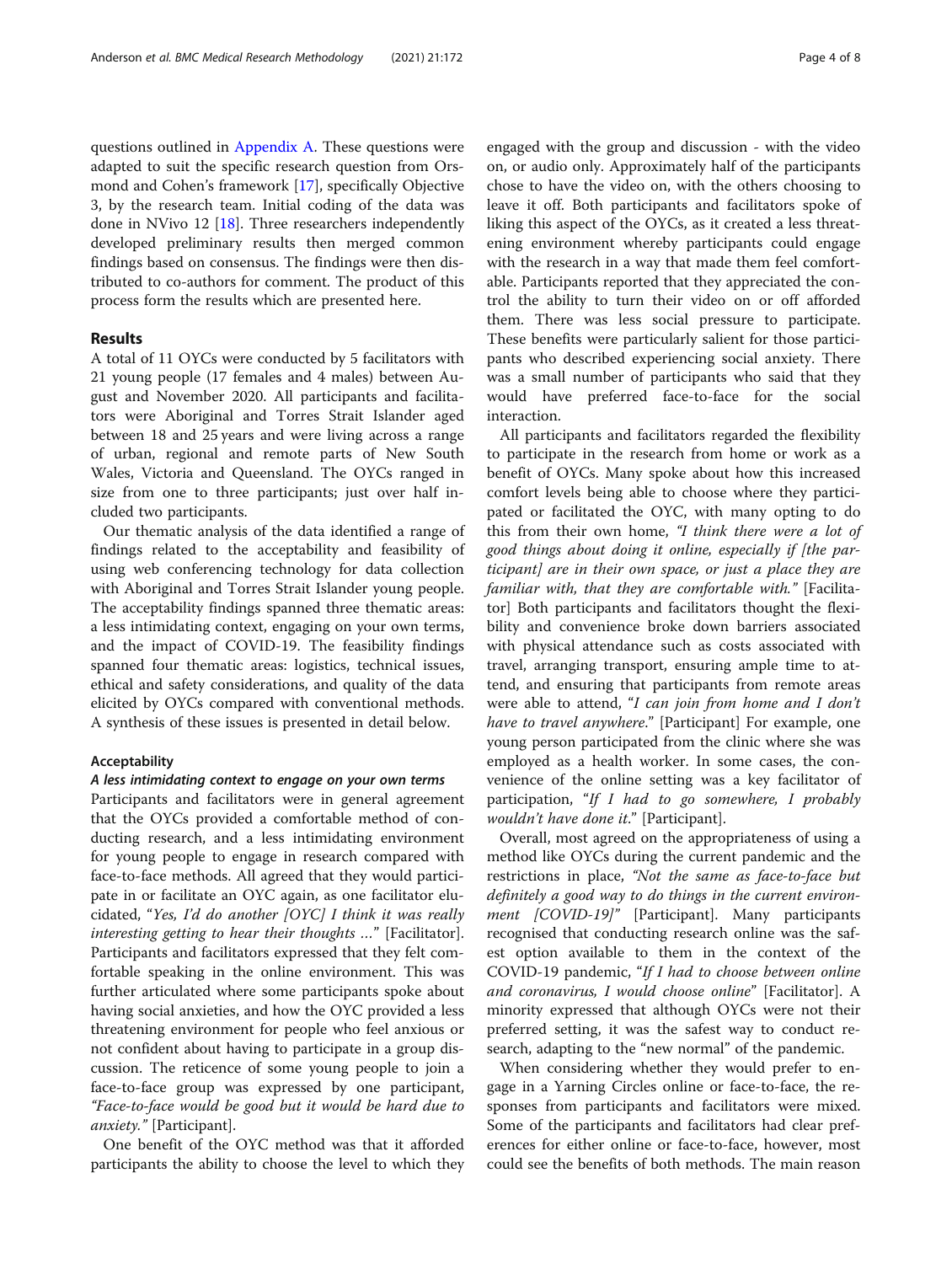for participants preferring a face-to-face Yarning Circle was the preference for in-person social interaction. Participants' preferences for online were predominantly related to alleviating anxiety, increased flexibility and familiarity with socialising online, "Online I think would probably be easier for people … and I think that as well … its less awkward … online … and yeah, the setting of it, it's more relaxed online" [Facilitator]. Facilitators recognised that some people would prefer to engage online, while others would prefer a face-to-face setting. The importance of assessing and accounting for participant preferences was suggested as ideal, if both options are possible.

#### **Feasibility**

#### Logistics

All facilitators joined from a fixed device, in a quiet, private location, while participants joined the OYC from a variety of portable and fixed devices (e.g., mobile phones or laptops) and locations (e.g., bedrooms, offices, hallways, and outdoors). The flexibility of device and location supported participants' ability to join the research where and when it fit into their schedules. However, there were drawbacks to this approach, such as loud background noises, echoing audio, poor lighting (making it difficult to read facial expressions), distracting background activities and movement of handheld devices.

Some participants were more confident to share their views due to the ability to leave the video off. Facilitators acknowledged the freedom that turning the video off affords participants, as detailed in the Acceptability section. However, they noted that, at times, this hindered their ability to ensure the flow of conversation due to the lack of visual cues and because silences were harder to interpret. However, it was generally thought the benefits to participants outweighed the inconvenience to facilitators, as one facilitator describes, "… it would be easier to conduct face-to-face, because body language says a lot, facial expression says a lot … [but] I think people my age, they feel more relaxed on-line … [they] can hang up at any time, so it just makes sense for them that they can feel really comfortable." [Facilitator]. Facilitators were creative in their response to this issue by using technical cues in place of body language cues. For example, in one OYC, the facilitator looked for cues that a participant was about to speak by waiting for the audio mute symbol to turn off or listening for a sudden increase in background noise that would indicate that a participant had unmuted themselves to speak.

# **Technology**

There was a range of familiarity with the software, from those who were completely new to the concept to those who used it daily at work or through study. A lack of familiarity with virtual conferencing platform did not seem to be an obstacle to joining and participating in the yarns; participants were at ease navigating the digital space, even if they had not used the Zoom platform previously. One participant suggested that OYCs may be more challenging for Elders or older people in the community who do not regularly use Zoom, Skype or Facebook or who have low technology literacy, but that in contrast, younger people would have no issue with the online format.

Technical problems were experienced in almost all OYCs; this usually consisted of "glitchy" audio or video caused by an unstable internet connection. In most cases audio issues could be overcome by asking the participant or facilitator to repeat themselves, or the missed word could be inferred by the context while the OYC continued. In some cases, the participant had to disconnect and reconnect to resolve audio issues. Video issues were resolved by turning video off to improve the stability of the internet connection. In one case, a participant's video remained upside down despite participants' and the facilitators' troubleshooting efforts; in the end the OYC still progressed smoothly. The quality of the audio for transcription was far better on the OYC than faceto-face recordings due to all participants in OYC have their own microphone attached to their device and generally sitting closer to the microphone than in conventional Yarning Circles. Lastly, facilitators agreed keeping groups small would likely enhance sound and video quality, however potential participants in community may have limited phone or data credit, so researchers need to be cognisant of this.

# Ethical and safety considerations

Conducting the Yarning Circles online supported a participant's right to decline to answer a question, thereby increasing participant safety and comfort, which is described in detail under Acceptability.

While the convenience of Yarning from any location at any time was raised as a strength of the approach, researchers must also be aware of the potential for this to invade participants' and facilitators' privacy. As participants could take the calls in any location, the background of the video may display more personal or intimate details of participants' lives than researchers and other participants in the research would usually be privy to (e.g., participants' bedrooms or other areas of homes). Furthermore, participants taking calls in busy households or workplaces could be unknowingly overheard by people not participating the OYC, potentially reducing their comfort in expressing themselves openly and compromising privacy. Researchers may also inadvertently overhear or see non-participants. No adverse events occurred in the study, but researchers and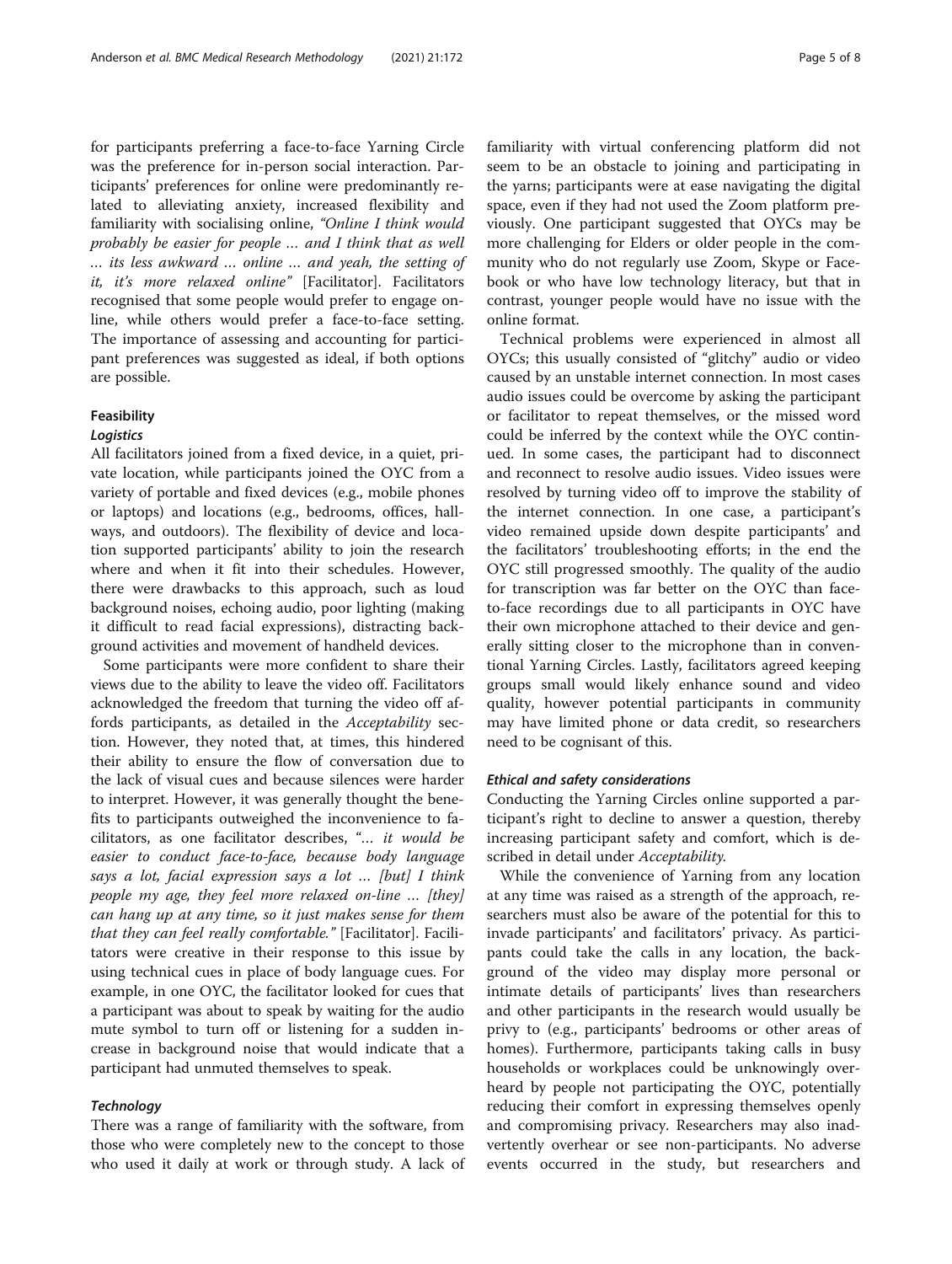participants should be alert to their surroundings and ensure it is an appropriate and private place for research purposes.

# Quality of the data elicited

An evaluation of the quality of the data afforded by OYCs compared with face-to-face Yarning Circles was determined primarily by consideration of the researcher reflections notes. The overall quality of the data elicited by the OYCs was considered by the researchers to be at least as rich as Yarning Circles conducted using conventional face-to-face methods.

OYCs consisted of between 1 and 3 participants, 1 facilitator, and 1 researcher to support facilitators. OYCs with one participant tended to flow less freely and were more challenging for facilitators to sustain discussion. Larger groups consisting of people who knew each other (friends or family) or who were talkative tended to flow more dynamically, with participants expanding on each other's answers and asking each other follow-up questions. We found a minimum of two participants is ideal to ensure the yarns ran smoothly.

When reflecting on how the on-line context effected facilitators' ability to connect and build rapport with participants, researchers identified that there were a couple of drawbacks, including, the obscuring of visual cues and difficulties reading facial expressions. While these reductions in visual cues were recognized by the researchers, they did not appear to greatly inhibit the comfort of participants or lessen the quality of the data elicited. In fact, issues with the quality of the picture or audio, such as glitching, or interruptions to the OYC, such as someone accidently walking into a participant's' room during the OYC, provided small and welcome distractions and amusement to the groups. These distractions served to lighten the mood and instill a sense of comradery in the online experience, in a similar way in which the physical environment in a face-to-face group settings will usually offer talking points to distract and break the ice in research groups, such as food, air-conditioning or outside noises or distractions.

Participants' views about wellbeing expressed in the OYCs were insightful, complex and deeply personal. It appeared that most participants felt comfortable sharing this information with their fellow participants and facilitators in the online context. Humor and empathy were strongly apparent in the dialogue throughout the OYCs, which appeared to encourage more open and rich responses from the participants. Moreover, participants largely managed turn-taking in offering their views without the need for facilitator moderation. Many participants supportively reflected on the views offered by other participants and added their own thoughts to expand on particular issues. The overall quality of the data about wellbeing elicited by the OYCs was rich and nuanced, and in many ways offered superior ease for analysing compared with the conventional face-to-face method.

# **Discussion**

The constraints on research occasioned by the COVID-19 pandemic have driven researchers to explore alternative methods for conducting field work. This study evaluated whether the use of web conferencing to engage Aboriginal and Torres Strait Islander young people in research is an acceptable and feasible alternative to conventional face-to-face research methods. Our findings yielded encouraging results in that they suggest that using web conferencing technologies may be a preferable mode of participating in research for many Aboriginal and Torres Strait Islander young people compared with conventional face-to-face methods. The findings have implications for conducting research with this population, both in the context of the pandemic and beyond.

Our assessment of the feasibility of the OYC method for research compared with face-to-face methods was reasonable but was associated with some challenges. These included, a reduction of visual cues, difficulties reading facial expressions, reduced engagement of some participants, and glitching of the image due to internet connection. While some researchers have expressed concern that these issues inhibit rapport building in qualitative settings [[19](#page-8-0)–[21\]](#page-8-0), this was not strongly apparent in our study. As found by Krouwel and colleagues [\[22](#page-8-0)], the technical issues associated with the on-line medium offered an ice-breaker and a source of amusement for the participants and facilitators in our study, which aided bonding, rather than reducing it. While the visual quality was inferior to face-to-face methods, the quality of the audio recording was far superior to Yarning Circles conducted in the field, which greatly improved the speed and ease of analysis. Furthermore, the data about wellbeing elicited through the OYCs was equally as rich and detailed as had been collected via face-to-face methods. It is important to note, Lobe and colleagues highlight some ethical issues and logistical issues in conducting qualitative field work online, including: ensuring robust processes are in place for informed consent, withdrawal, and debriefing; safeguarding participants' privacy and confidentiality; and protecting data security within the context of shared video-conferencing applications [[1\]](#page-8-0).

The findings of our study add to the growing body of evidence indicating that online qualitative methods are effective in engaging youth in research that empowers their voices, particularly for participants in hard-toreach, vulnerable populations and in remote locations. Dodds and Hess found that online focus groups were a comfortable, convenient, non-intrusive and safe method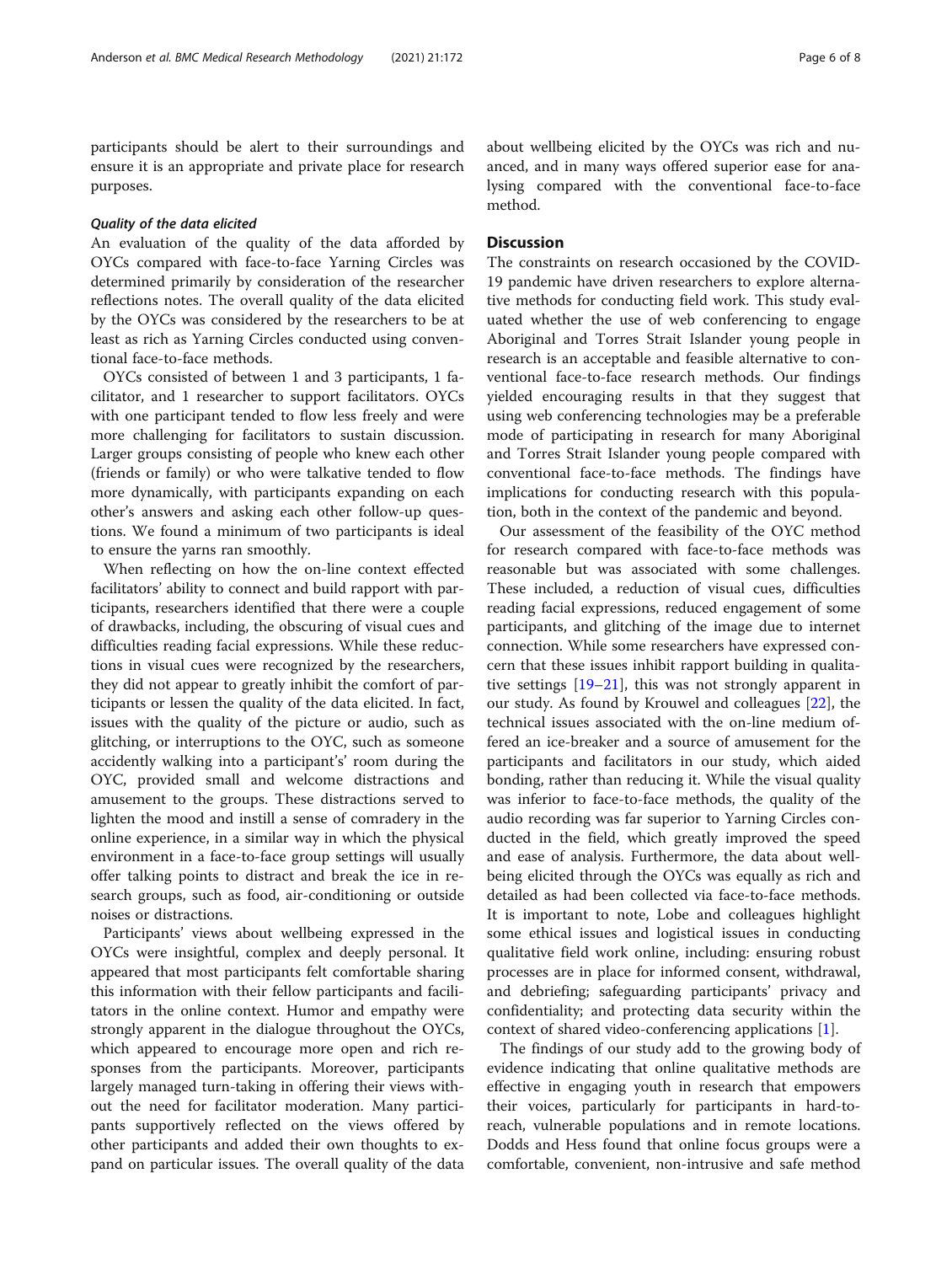<span id="page-7-0"></span>of engaging with New Zealand young people during the COVID-19 lock down [[3\]](#page-8-0). Their results also suggested that online focus groups may be even more effective than conventional focus group discussions in engaging young people, particularly those in remote locations and from hard-to-reach populations. Consistent with the findings of our study, they noted some limitations relating to the lack of being able to utilise non-verbal communication and concerns around privacy. A recent Australian study conducted by Han and colleagues explored the use of online focus groups with young people with lived experience of suicidal thoughts in suicide prevention research, and found it to be a feasible replacement for conventional methods and one that is particularly suited to engaging participants from vulnerable populations in research involving sensitive topics [[23\]](#page-8-0).

Importantly, this study demonstrates the ability of Indigenist approaches in research, such as Yarning, to grow, adapt and evolve in the changing landscape of research, technology and health in Australia. Yarning is a cultural communication method used among many Aboriginal and Torres Strait Islander peoples and it has garnered increasing recognition as a rigorous, robust, and culturally-safe research method since Bessarab and Ng'andu's seminal research paper in 2010 [\[15](#page-8-0)]. To our knowledge, no research to date has tested the use of Yarning Circles in an online environment as a method for use with Aboriginal and Torres Strait Islander young people. The findings provide important evidence regarding the acceptability and feasibility of Yarning as a culturally-appropriate research method in an online format.

# Limitations and strengths

It must be noted that the participant sample included participants were from three states only. However, participants were recruited from areas that ensured a diversity in the living location of the sample across urban, regional and remote locations. There was even representation of participants from across these contexts.

Recruiting peer facilitators was a strength of the study, as this ensured that participants did not feel intimidated and were comfortable to share their views with Aboriginal and Torres Strait Islander peers that had shared cultural experiences and worldviews. Furthermore, the experience and skills conferred to the young facilitators has built the capacity and sparked the interest of several of these young people to pursue a career in research.

# Conclusions

Engaging Aboriginal and Torres Strait Islander young people in research is important for overcoming the disparities they experience. While the COVID-19 pandemic and related restrictions have necessitated the use of alternative ways of conducting research, our findings suggest that using web conferencing technologies to engage Aboriginal and Torres Strait Islander young people in research is likely to offer benefits beyond the COVID-19 time horizon. Shifting the balance of power back to the research participants offers a positive and empowering experience for participants. This method has potential to increase accessibility of research participation to more Aboriginal and Torres Strait Islander young people, and it is also likely to offer value to researchers working with other hard-to-reach and vulnerable groups of young people.

#### Abbreviation

OYC: Online Yarning Circle

#### Supplementary Information

The online version contains supplementary material available at [https://doi.](https://doi.org/10.1186/s12874-021-01366-y) [org/10.1186/s12874-021-01366-y](https://doi.org/10.1186/s12874-021-01366-y).

Additional file 1.

#### Acknowledgements

We would like to thank the Aboriginal and Torres Strait Islander young people who gave their time and their views so enthusiastically as participants in this study. We would also like to thank and congratulate the five young Aboriginal and Torres Strait Islander facilitators – Ms. Elisha Clements-Anderson, Ms. Zyana Gall, Mr. Jamal Mitchell, Ms. Lauren Seden and Ms. Caitlin Wharton – who worked with our team to make this study successful and a joy work on.

#### Authors' contributions

KA participated in research design, performance of the research, data analysis, and writing of the paper. AG participated in performance of the research, data analysis, and writing of the paper. TB participated in performance of the research, data analysis, and writing of the paper. BA participated in performance of the research, data analysis, and writing of the paper. KH participated in research design and writing of the paper. AC participated in research design and writing of the paper. GG participated in research design, performance of the research and writing of the paper. All authors have read and approved the manuscript.

#### Funding

This study was undertaken under the auspices of a Medical Research Future Fund Indigenous Health Research (#1199854). KA received no specific funding for this work. AG is supported by a NHMRC Postgraduate Scholarship (APP1168150) and a Postgraduate Scholarship top-up from the NHMRC-funded Centre of Research Excellence (CRE) in Targeted Approaches To Improve Cancer Services for Aboriginal and Torres Strait Islander Australians (TACTICS; #1153027). TB was supported by an ARC Discovery Australian Aboriginal and Torres Strait Islander Award (DAATSIA, IN190100050). BA, KH and AC received no specific funding for this work. GG is supported by a National Health and Medical Research Centre Investigator Grant (#1176651). The views expressed in this publication are those of the authors and do not necessarily reflect the views of the funder.

#### Availability of data and materials

The datasets used and analysed during the current study are available from the corresponding author on reasonable request.